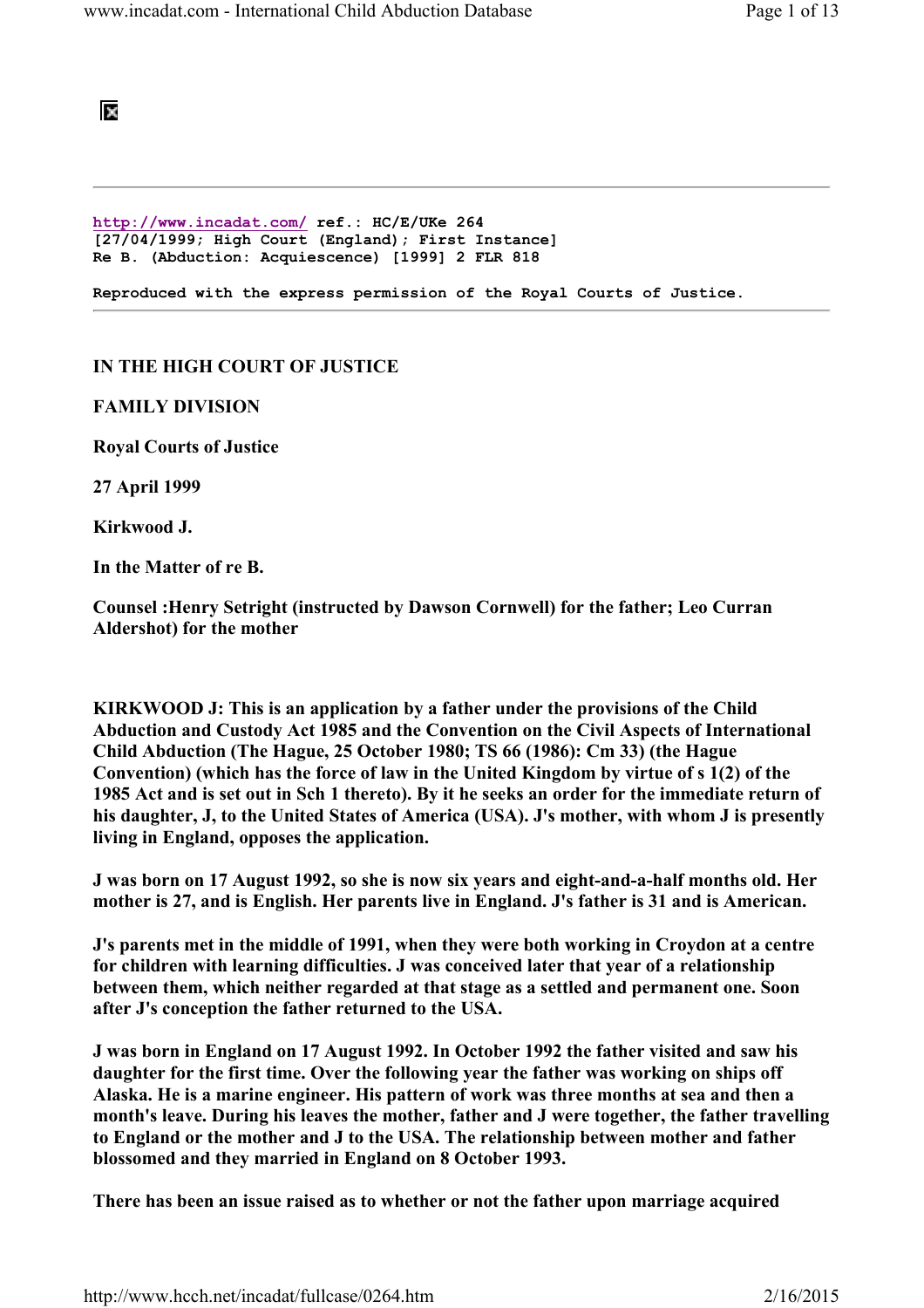parental responsibility for J. The mother's contention is that for a technical reason he did not as a matter of law do so. It is not necessary for me to resolve that issue.

In 1994 the mother and J went to America and a family home was established for the mother, father and child in Washington State. I have no doubt in my mind that J became habitually resident in the USA. In the first part of 1997 the mother and father discussed a move from Washington State to the State of Idaho. The father's case is that there was formulated a settled family plan to go and live there. The mother's case is that there were difficulties in the marriage and she agreed to go to Idaho to see if the marriage could thereby be saved. At all events the family did move to Idaho, and on 14 May 1997 moved into rented accommodation.

At the beginning of September 1997, J, then aged just five, started to attend a kindergarten on a very occasional basis. On 5 October 1997, or perhaps 4 October 1997, the mother left the USA and brought J to England. She did so without telling the father. She left a note saying she was going away for a few days to have space and time to think. It was on 6 October 1997 that the father heard from his mother-in-law on the telephone that the mother had gone with J to England.

The father came over to England on 11 February 1998 to see J. He came initially for two weeks. He did not manage to see as much of J as he had hoped. He brought contact proceedings in the English court, and, in fact, stayed in England until December 1998. After that, apart from a few days in England in February 1999, when this case was due to be heard, the father has been in Idaho until about a week ago. He has come over for this hearing.

The first question raised is whether the mother's removal of J was wrongful. It was wrongful if it was in breach of rights of custody attributed to the father under the law of the state in which J was habitually resident immediately prior to her removal, and if at the time those rights of custody were being exercised. That is provided for in art 3 of the Hague Convention. It is important to stress that the word 'state' there refers to a national state, to the USA. It does not refer to a state within the Union. The mother says that she was not herself ever habitually resident in Idaho. She went there conditionally to see if the marriage could work out, but it is J's state of habitual residence with which I am concerned. J was, as I have found, habitually resident in the USA.

I have no evidence as to any law relating to rights of custody of universal application in the USA. It may be thought self-evident that the father of a child married to the child's mother, even though after the child's birth, has rights of custody, at all events within what is contemplated by the Hague Convention. I do have evidence as to the law in Idaho under which a child is legitimated by the subsequent marriage of the parents and the mother and father of a legitimate child are equally entitled to custody. The law of Idaho was the law applicable where J was, in fact, living at the time of her removal. In the circumstances, I hold that the father did have rights of custody and that immediately prior to removal he was exercising them. I also and consequently hold that the removal of J in October 1997 was wrongful and that pursuant to art 12 of the Hague Convention the court is bound to order return unless the mother establishes one of the matters under art 13, which, if established, gives the court a discretion.

The mother raises matters under art 13(a), acquiescence, and under art 13(b), grave risk of physical or psychological harm, or that a return would place J in an intolerable position.

Under art 13(b) the mother makes a series of allegations about the father's conduct towards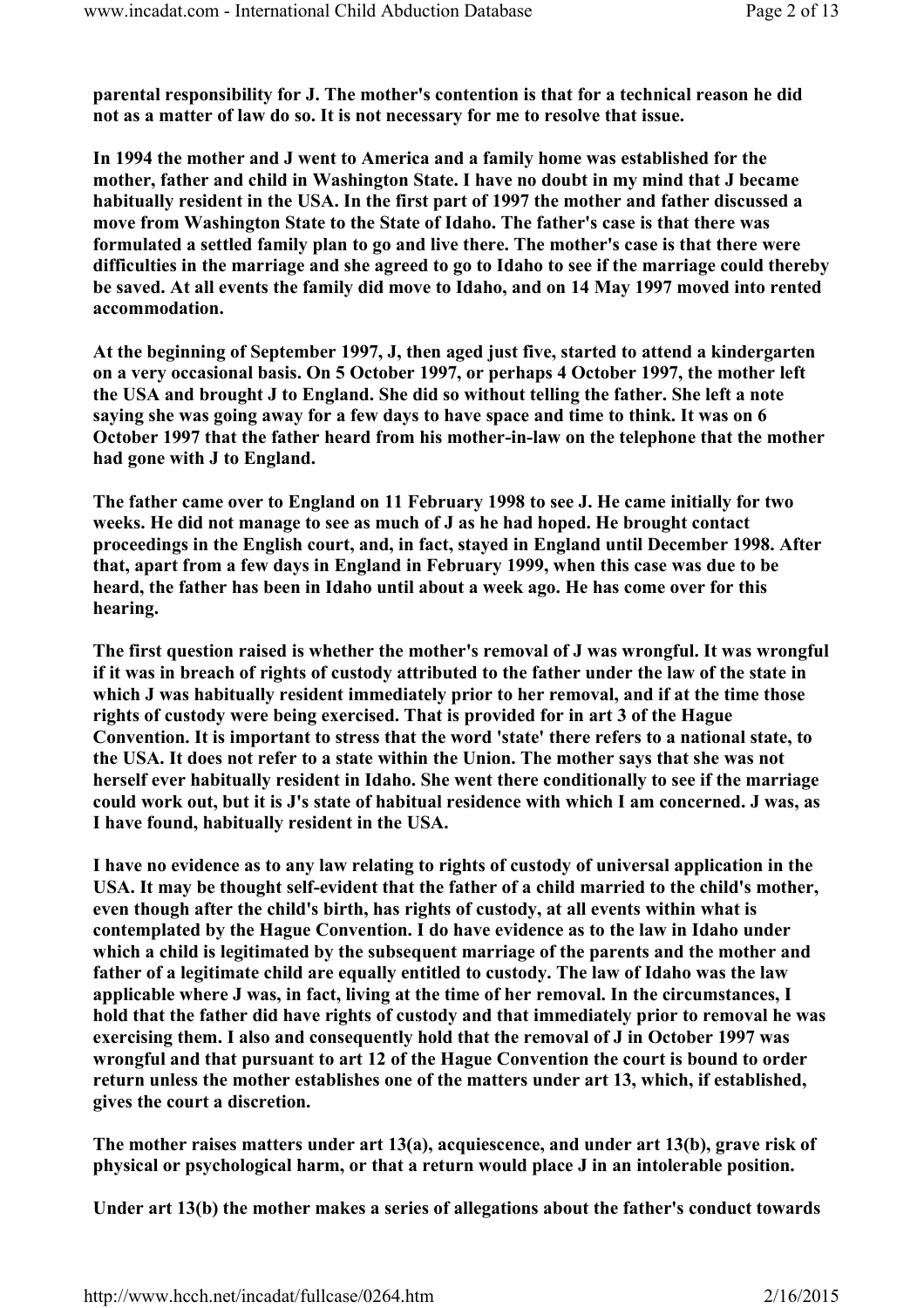her and towards J. Whilst not in any way seeking to undertake a trial of the issues raised, which it would not be appropriate for me to do, there do seem to me to be some areas that are not much disputed. I have a general picture of the father being somewhat boorish, selfish and inconsiderate, of heated rows between the parents, of a good deal of shouting by both. I have a picture of the father smacking J more than was wise. Certainly, J seems to remember that. It was, overall, a rather unhappy picture.

It is all complicated by a suggestion raised much later by a psychologist in England that J may have been interfered with sexually by her father during contact in England. I stress that I deliberately and purposely say absolutely no more about that matter. But the overall point is that if J has to go back to the United States then the mother will go too. Until there can be an inter partes hearing in Idaho J will be with her mother. The court in Idaho is well able to resolve the issues upon the matters the mother puts forward in her art 13(b) case. Although I have no doubt that the mother, and with her, J, too, would be distressed at having to go back to the USA, there is nothing intrinsically harmful or risky for J in a return to the United States itself.

The question for me is whether it is established that there a risk of the kind envisaged by art 13(b) such that J will inevitably be exposed to it, and in that regard I have in mind the undoubted ability of the Idaho court to afford to J any protection that may be found by it to be necessary. In my judgment, the mother entirely fails to satisfy any limb of the art 13(b) defence.

I should say that I have in mind also the advice of Mrs Morris Smith, a consultant psychologist, who has seen J in England, that a return may jeopardise the mother's mental health. I do not have evidence that the mother has a history of mental ill-health, nor am I persuaded that the courts of Idaho cannot take into account and provide necessary safeguards for J in respect of any frailty of the mother's mental health that may be perceived in that jurisdiction.

I turn to consider the mother's case under art  $13(a)$ . The mother raises a case that the father acquiesced in her keeping J in this country after removal. The authorities in relation to acquiescence were reviewed and the law made clear by the House of Lords in Re H (minors) (abduction: acquiescence) [1997] 2 FCR 257, [1998] AC 72. Acquiescence is a question of fact. The burden of proof rests on the abducting party. In the reference in art 13 to acquiescence, art 13 is looking at the subjective state of mind of the wronged parent. Has he in fact consented to the continued presence of the child in a jurisdiction to which he or she has been abducted? In the course of his speech Lord Browne-Wilkinson said ([1997] 2 FCR 257 at 267-268, [1998] AC 72 at 87):

'In ordinary litigation between two parties it is the facts known to both parties which are relevant. But in ordinary speech a person would not be said to have consented or acquiesced if that was not in fact his state of mind whether communicated or not. I am encouraged to find that this is also the view reflected in decisions in other jurisdictions. In the French Cour de Cassation Case No. 228 of 16 July 1992 [X v X (16 July 1992) Bull Civ No 228], the court, whilst accepting that acquiescence could be inferred from conduct, held that acquiescence could not be inferred simply from the wronged parent having concurred in a temporary arrangement with a view to arriving at an amicable solution: the court was looking to the actual intention of the parent. The district court of Massachusetts in Wanninger v. Wanninger (1994) 850 F. Supp. 78 concentrated on the actual intention of the wronged German parent despite his visiting the mother in the U.S.A. (to which the children had been abducted) to seek a reconciliation. In Friedrich v. Friedrich (1996) 78 F. 3d 1060 the Court of Appeals of the 6th circuit adopted a similar approach. In my judgment, therefore, in the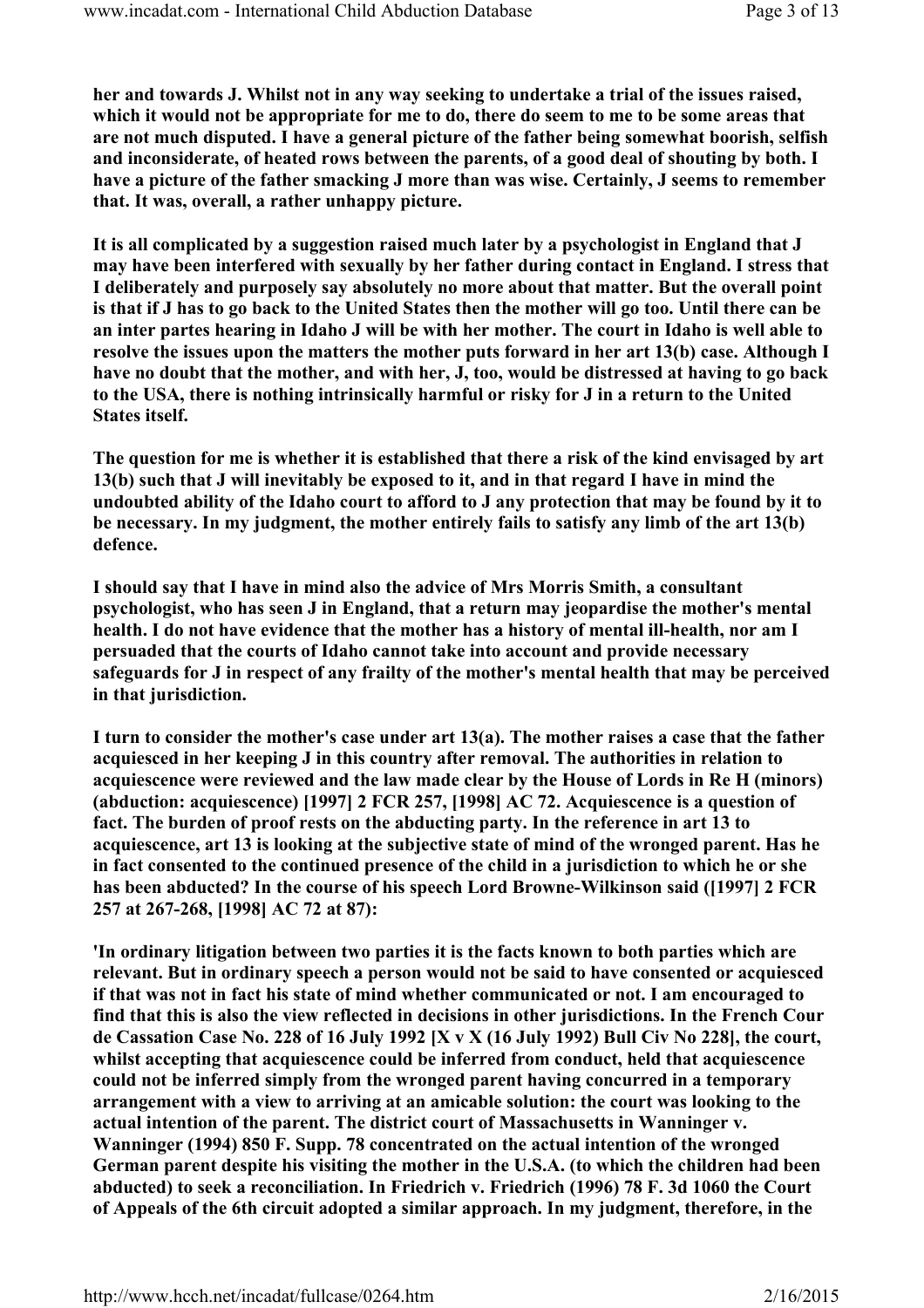ordinary case the court has to determine whether in all the circumstances of the case the wronged parent has, in fact, gone along with the wrongful abduction. Acquiescence is a question of the actual subjective intention of the wronged parent, not of the outside world's perception of his intentions.'

Lord Browne-Wilkinson recognised that there is an exception to those general principles. Lord Browne-Wilkinson said ([1997] 2 FCR 257 at 269, [1998] AC 72 at 89-90):

'It follows that there may be cases in which the wronged parent has so conducted himself as to lead the abducting parent to believe that the wronged parent is not going to insist on the summary return of the child. Thus the wronged parent may sign a formal agreement that the child is to remain in the country to which he has been abducted. Again, he may take an active part in proceedings in the country to which the child has been abducted to determine the long-term future of the child. No developed system of justice would permit the wronged parent in such circumstances to go back on the stance which he has, to the knowledge of the other parent, unequivocally adopted: to do so would be unjust. Therefore, in my judgment there are case[s] (of which Re A  $(Z)$  [(child abduction) [1993] 1 FCR 733] is one) in which the wronged parent, knowing of his rights, has so conducted himself vis-a-vis the other parent and the children that he cannot be heard to go back on what he has done and seek to persuade the Judge that, all along, he has secretly intended to claim the summary return of the children. However, in my judgment these will be strictly exceptional cases. In the ordinary case behaviour of that kind will be likely to lead the Judge to a finding that the actual intention of the wronged parent was indeed to acquiesce in the wrongful removal. It is only in cases where the Judge is satisfied that the wronged parent did not, in fact, acquiesce but his outward behaviour demonstrated the contrary that this exceptional case arises. My Lords, in my judgment these exceptional circumstances can only arise where the words or actions of the wronged parent show clearly and unequivocally that the wronged parent is not insisting on the summary return of the child: they must be wholly inconsistent with a request for the summary return of the child. Such clear and unequivocal conduct is not normally to be found in passing remarks or letters written by a parent who has recently suffered the trauma of the removal of his children. Still less is it to be found in a request for access showing the wronged parent's desire to preserve contact with the child, in negotiations for the voluntary return of the child, or in the parent pursuing the dictates of his religious beliefs.'

He continued ([1997] 2 FCR 257 at 270, [1998] AC 72 at 90):

'The important factor to emphasize is that the wronged parent who has in fact never acquiesced is not to lose his right to the summary return of his children except by words or actions which unequivocally demonstrate that he was not insisting on the summary return of the child.'

In a summary of that part of his speech Lord Browne-Wilkinson said ([1997] 2 FCR 257 at 270, [1998] AC 72 at 90):

'Where the words or actions of the wronged parent clearly and unequivocally show and have led the other parent to believe that the wronged parent is not asserting or going to assert his right to the summary return of the child and are inconsistent with such return, justice requires that the wronged parent be held to have acquiesced.'

It is worth, I think, noting the repeated references by Lord Browne-Wilkinson to the phrase 'summary return of the child'. The difficulty that has been presented from those passages and that has been the subject of argument before me lies in the words 'in which the wronged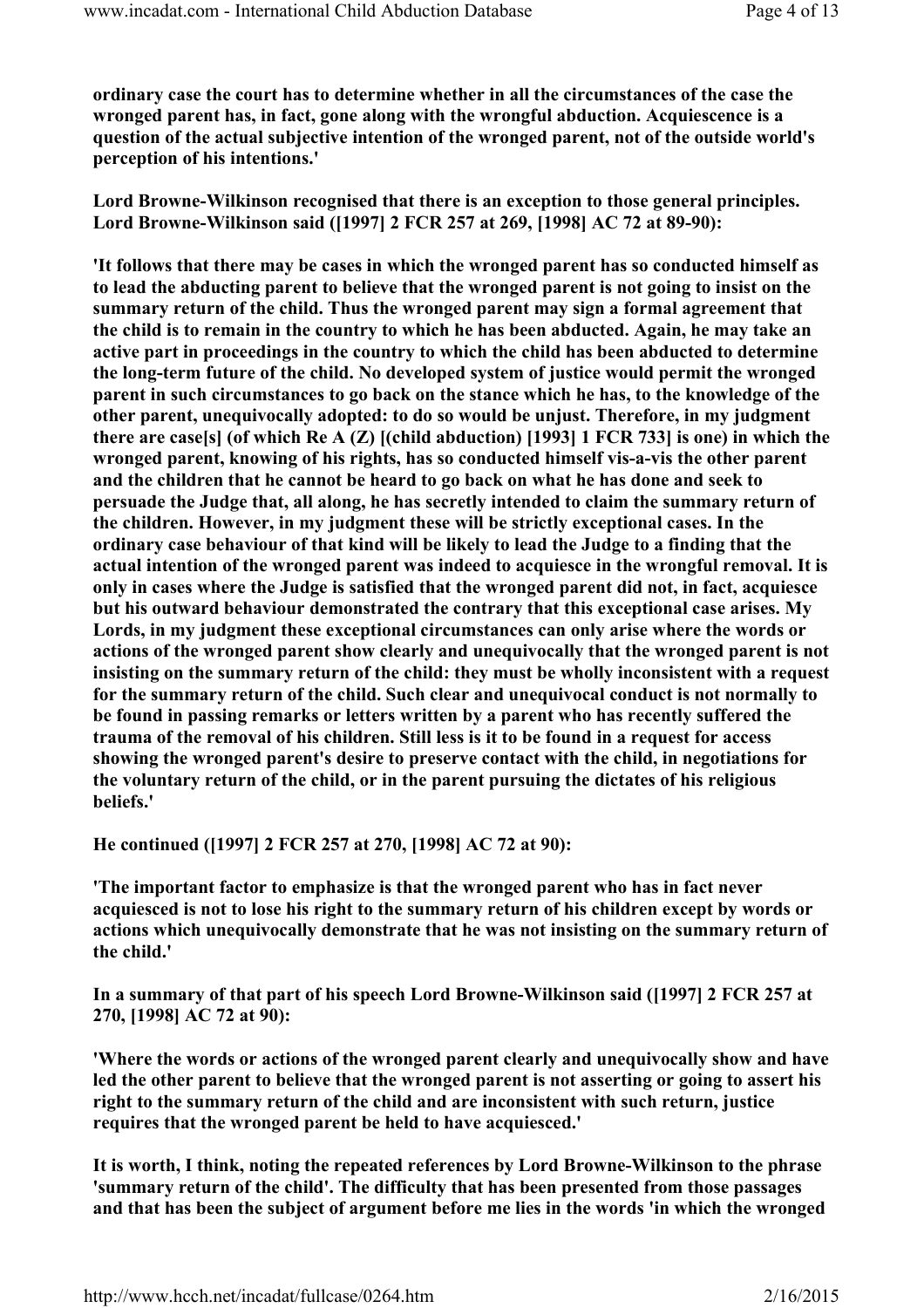parent, knowing of his rights, has so conducted himself' (see [1997] 2 FCR 257 at 269, [1998] AC 72 at 89), and the stress I intend is on the words 'knowing of his rights'. That immediately follows a reference by Lord Browne-Wilkinson to Re A (Z). That was a case in which the trial judge found that notwithstanding what were plainly acts of acquiescence by the father he was not to be held to have acquiesced because acquiescence had to be given, 'in the knowledge of rights which had been breached and rights that could be enforced'. In the course of her judgment in the decision of the Court of Appeal in Re A (Z) (child abduction) [1993] 1 FCR 733 at 747 Butler-Sloss LJ said:

'I do not agree with the Judge nor with the argument of Mr. Richie [counsel for the applicant father] that in order to acquiesce it must be shown that the applicant had specific knowledge of the Hague Convention.'

She continued (at 747-748):

'In my judgment, the Judge misdirected herself in saying that "acquiescence has to be done in the knowledge of rights that had been breached and rights that can be enforced". That statement goes too far. If a father knows that his son has been retained in another country against his wishes and he wants him back and has the capacity to and is able to seek legal advice as to what proceedings he might be able to take, the factual situation has arisen upon which he may objectively be considered to have sufficient knowledge either to consent or to acquiesce in the situation which has occurred.'

She continued (at 748):

'Acquiescence has to be conduct inconsistent with the summary return of the child to the place of habitual residence. It does not have to be a long-term acceptance of the existing state of affairs.'

In the same case Sir Donald Nicholls V-C, as he then was, said in his judgment (at 752):

'At the other end of the spectrum the parent may, again through force of his circumstances, accept that the child should stay where he is or she is for an indefinite period, likely to be many months or longer. There is here a question of degree. In answering that question the court will look at all the circumstances and consider whether the parent has conducted himself in a way that would be inconsistent with him later seeking a summary order for the child's return. That is the concept underlying consent and acquiescence in Article 13. That is the touchstone to be applied. I am not able to accept that, in applying this test, there cannot be acquiescence unless the parent knew, at least in general terms, of his rights under the Hague Convention. Whether he knew or not is one of the circumstances to be taken into account. The weight or importance to be attached to that circumstance will depend on all the other circumstances of the particular case.'

The House of Lords in its decision in Re H did not detract from the decision of the Court of Appeal in Re  $A(Z)$  on this aspect. On the contrary Lord Browne-Wilkinson found Re  $A(Z)$ to be an example of the exceptional case.

In Re D (a minor) (abduction: acquiescence) [1999] 2 FCR 84 at 88 Sir Stephen Brown P said:

'On behalf of the mother it is argued that there was clear acquiescence on the part of the father to his children remaining with the mother in this jurisdiction. Although the initial departure from Australia was unlawful the father in due course consented, it is submitted, to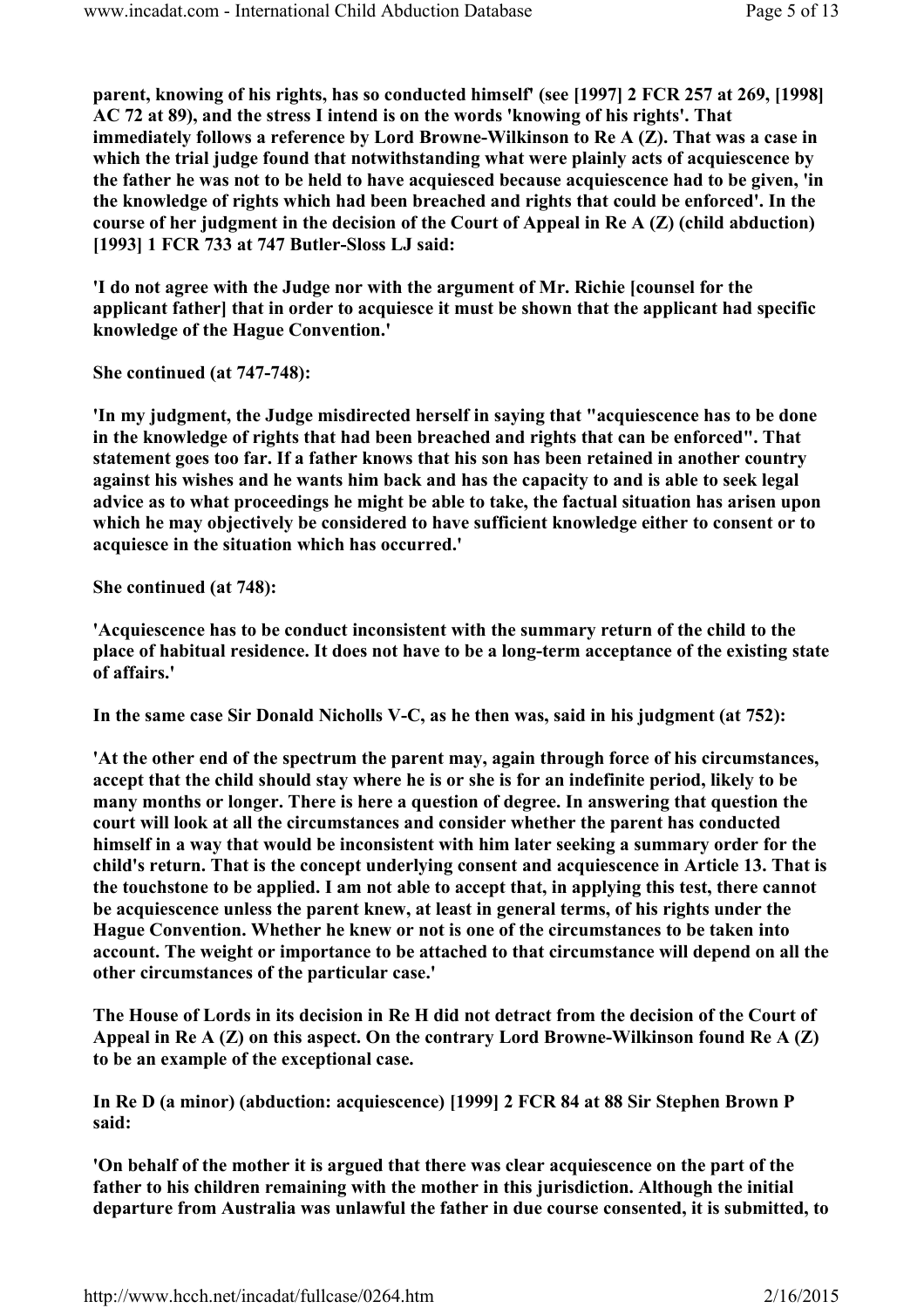their remaining with the mother in England and went so far as formally, through his solicitor, to consent to the making of residence orders on 3 September. On behalf of the father it is argued that he was in ignorance about his legal rights because it appears, so it is submitted, (though not specifically admitted on behalf of the solicitor), that all the evidence points to the fact that the Hague Convention was never raised with the father himself until he had subsequently returned to Australia, when he took the steps which I have already referred to-getting in touch with the Attorney General's Department. The problem for the father in this case, in my judgment, is that he formally, through solicitors, accepted the jurisdiction of the County Court at Swansea and specifically agreed to the making of final full residence orders. This was not an interim order, it was a considered move and must be taken to have been a considered move since he clearly had legal advice and was formally represented before the court. Counsel, on behalf of the father, seeks to rely upon the House of Lords' decision Re H ... in which the subjective quality of acquiescence was emphasised. However, it is also clear from a passage in the speech of Lord Browne-Wilkinson ([1997] 2 FCR 257 at 269, [1998] AC 72 at 89-90) that there may well be an exception where the English court is invited to make an order which is a final order. In my judgment, the father is not in a position, in this case, to have second thoughts. He may regret his lack of advice, but it appears from the note to which I have already referred ... that there was a specific discussion about the father's intentions before the court hearing on 3 September.'

Following the mother's departure from the USA to England in October 1997, the father was undoubtedly distressed and undoubtedly hoped for a reconciliation. He wrote to the mother a number of letters in which he spoke of his love for the mother and for J, that he recognised that he had been at fault in the marriage and that he believed that he had changed and was trying to change. That is the context of those letters but his proposals come across most strongly in his letter of 11 January 1998. It was a long letter and I read extracts of it only into this judgment:

'It was a bad phone call on Friday. It really upset me and I imagine it upset you. I'm sorry ... [A little later on in the same page] That phone call was a little bit of an attempt to stand up and I failed miserably. I slipped back into the old pattern of being pushy and telling you how much I was going to see [J]. I feel that I have rights (I'm talking morally, not just legally) to [J], but I should have approached the issue in a different way ... [Further into the letter the father wrote] Like I said in the bad phone call I am planning to take a trip to England shortly. It really surprised me when you started saying things like I would not be allowed to be alone with you or [J]. At first it seemed very insulting to me ... [The father then referred to discussions he had had with friends and his letter continued:] After hearing this your arrangements seem more reasonable to me, as a temporary arrangement. It is not something I will agree to long-term for my relationship with [J]. (This is standing up for myself and for [J]. It is not an attempt to be pushy. If you disagree let me know.) I understand it will take a little while to build some trust-just like it did for me to gain your trust to allow me to talk to [J] on the phone without your listening in. I will try to be patient during this period. I ask two things of you on this point. First of all, that you will reconsider the arrangement, as time goes on, if I prove myself to be reasonable. Secondly, that you do not give [J] the impression that she needs to be body guarded against me-I feel this could create permanent damage that may not be repairable. I love my little girl, and I love my wife. I want to wait a short period before coming over, because I want you to consider some things first. I would like you to consider coming to Hailey for this period. If you choose to come to Hailey, we could make the legal arrangements plus a couple of others. If you come to Hailey, I will also agree in legal writing that you are to be [J]'s primary care giver, and that she is to reside with you in whatever country you choose to live. This will alleviate any concern you might have about bringing [J] to America and not being allowed to return to England with her. I have no desire to make you live in a country that you do not want to live in, and I have no desire to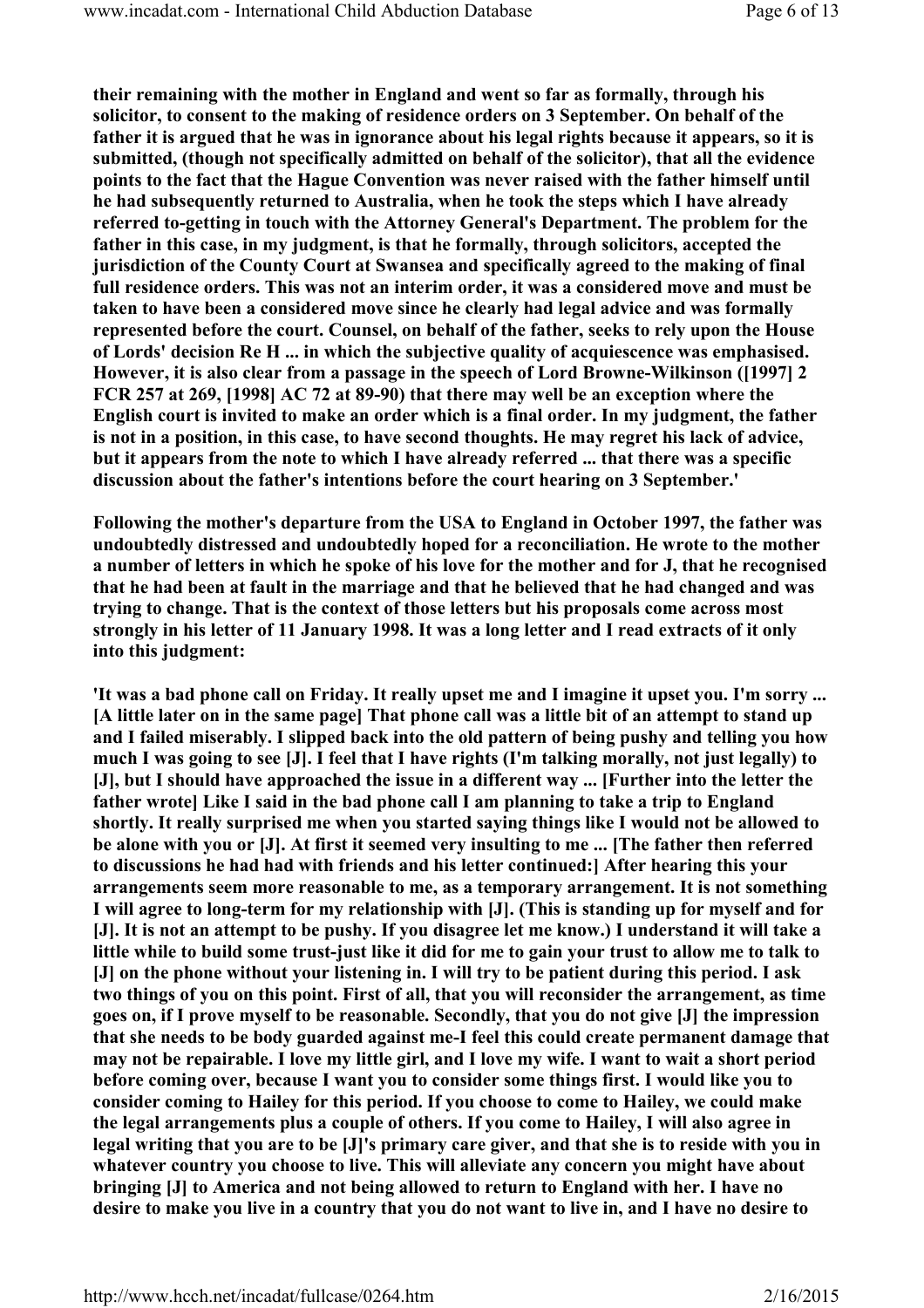keep [J] from her Mummy because of my own hurt feelings-the very thought of it is sick and I will have no part in it ... [A little further on in the letter the father wrote:] However I do want to say a few general things, if you choose to come to Hailey. One thing is that it is not necessarily a permanent move. If you come over then come to the conclusion while you are here that our marriage is definitely dead and you do not wish to live in Hailey I will abide by your decision. I also want to let you know that you can use our credit card to purchase two open-ended round trip tickets ... [Then further into the letter:] Hailey is a great place to live even in the winter. Even if we weren't able to work out our marriage I believe this would still be a great place for you to live. You will have support here, probably more than I will, if you come over and, most importantly I think, it is a place where you can support yourself and not be dependent upon another person for your house, for your food, for your life. It will be your life to live. I understand if you decide you are not ready to make this step at this point, or ever, but I wanted to throw this out there. If you choose to come to Hailey I will respect and honour you, and I will respect and honour the legal arrangements. If you decide you are not ready for a step like that now, I will come to England. There I will respect and honour you. And again, I will respect and honour the legal arrangements you have made. I just want to see my little girl and to see you.'

In that letter the father made reference to his legal rights. It is in evidence that he consulted an attorney in Hailey, Idaho, called Tracy Dunlap. She has sworn an affidavit in which she says:

'In late October 1997 I was contacted by [the father]. He was extremely distraught because his wife had recently left their home in Blaine County with their young daughter and was apparently residing in England at her parent's home. We had several conversations in which we discussed Idaho law regarding child custody. At no time did I discuss the Hague Child Abduction Convention with [the father].'

Also in evidence and immediately following that affidavit in my bundle of documents is a document dealing with aspects of custody law in Idaho. That contains a passage about legitimation of issue by marriage, of rights of parents over children and a passage also about child custody interference, which is an offence that may attract punishment.

The father in fact came to England on 11 February 1998. His initial plan was to stay for two weeks to try to see J. He was allowed by the mother to see J on three occasions in the presence of family members. The father was not satisfied with that. He consulted solicitors. In his written evidence the father says:

'Those solicitors at no time advised me as to the provisions of the Hague Convention on Civil Aspects of International Child Abduction. On the contrary, I was advised that I would have to issue Children Act proceedings in this jurisdiction to have contact. I was also advised that if I wanted to have an ongoing relationship with [J] I would have to be in a position to show the British court that I had roots in this country and that I could remain in this country. I was advised to obtain a work permit and seek to achieve resident status. I did ask about the possibility of [J] being returned to the USA. I was advised that the chances of the same were very remote and that I would have to apply for what they termed as "a leave to remove her from the jurisdiction". I was advised that the most sensible course if I was going to have an ongoing relationship with her was to immigrate to the UK and in the meantime do my best to appease my wife. As matters seemed to drag on with no movement one way or the other I again asked my advisers of the possibility of obtaining a return with [J] to the United States. I was advised there was absolutely no point in my pursuing an application for the return of [J] to the United States through the British courts, and, further, that there was no point in me pursuing it through the American courts. She advised me that if I did not accept that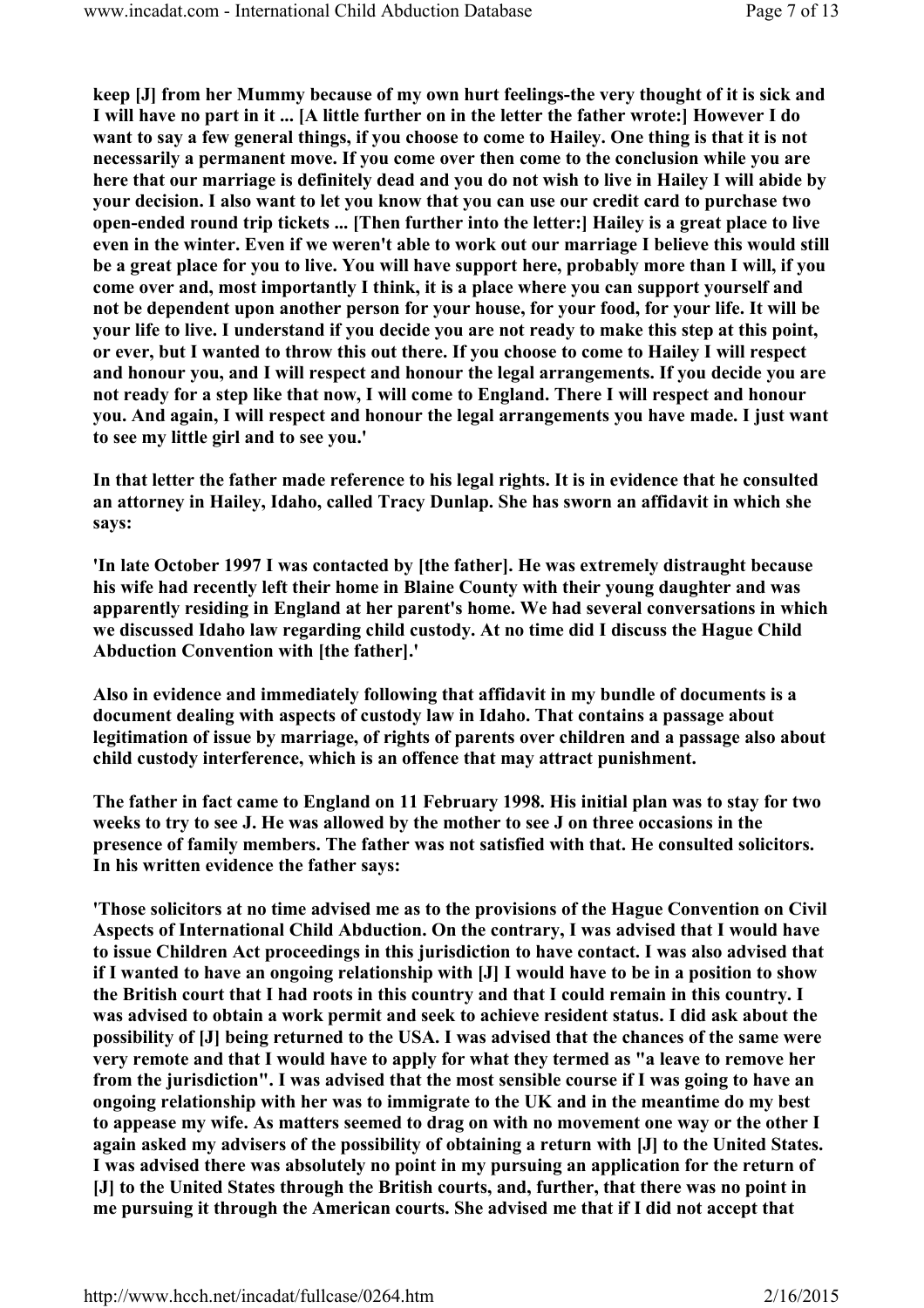advice I should take the advice of a USA attorney.'

A little further down that statement the father says:

'Following the advice of my British legal advisers I did seek further advice from the American attorney. She told me that I would have to issue custody proceedings in the USA. She did not however inform me that I could issue proceedings in this jurisdiction.'

That is the father's perception of the legal advice he received. I have nothing whatever about it from the English firm of solicitors who advised the father, so I really have no means of knowing whether what on its face seems surprising advice in a number of respects is exactly what the father was told and all that he was told.

With the assistance of his English solicitor the father took two early steps. On 25 February 1998 the father signed an acknowledgement of service of a petition for divorce which the mother has caused to be issued in England on 23 December 1997 and which had been served on the father in the United States. In the accompanying statement of arrangements the mother had given the address at which J was living in England and said no change was proposed and she said contact with the father could be discussed. In his acknowledgement of service the father said he did not agree with that and added: 'I shall file a statement shortly'. No such statement was ever filed.

On 27 February 1998 the father issued an application in Form C1 for contact. He said: 'I wish to apply for a contact order including interim contact'. In other words, this was not merely an interim contact application to provide for an interim period pending, for example, return to the United States.

Under para 6 of Form C1 the father said:

'[J] usually resides at [an address at] Hailey, Idaho, USA with myself and her mother. She has resided in the United States since July 1994. On 3 October 1997 [J] was taken by her mother without notice to me to England. They have resided at [and then an address is given where mother and child have been living].'

Indeed, in para 12 of Form C1 the father repeated the circumstances of J's removal. He spoke of his endeavours to establish contact and he spoke of the three periods of contact he had had. He said: 'I have been refused unsupervised contact and contact by telephone'. He said:

'I wish to have unsupervised contact whilst I am in England now and for my return to the United States I wish to have put in place telephone contact and contact by letter. I also wish to have arrangements put in place for future contact during school holidays. My two week stay in this country has now expired. I have extended my stay. My ticket is valid for a short while longer, until 10 March 1998. If I cannot make arrangements for contact in that time I will have to buy a new return ticket. My visa is valid for six months. I cannot return to the United States not knowing when I will see or speak to or hear from my daughter again.'

On 4 March the court made an order giving directions for the filing of evidence and fixed a date for an interim hearing. On 17 March 1998 the father made a statement of evidence in which he said in para 1:

'I make this statement in relation to an application issued by me on 27 February 1998 for contact, including interim contact, with my daughter [J]. There is an interim contact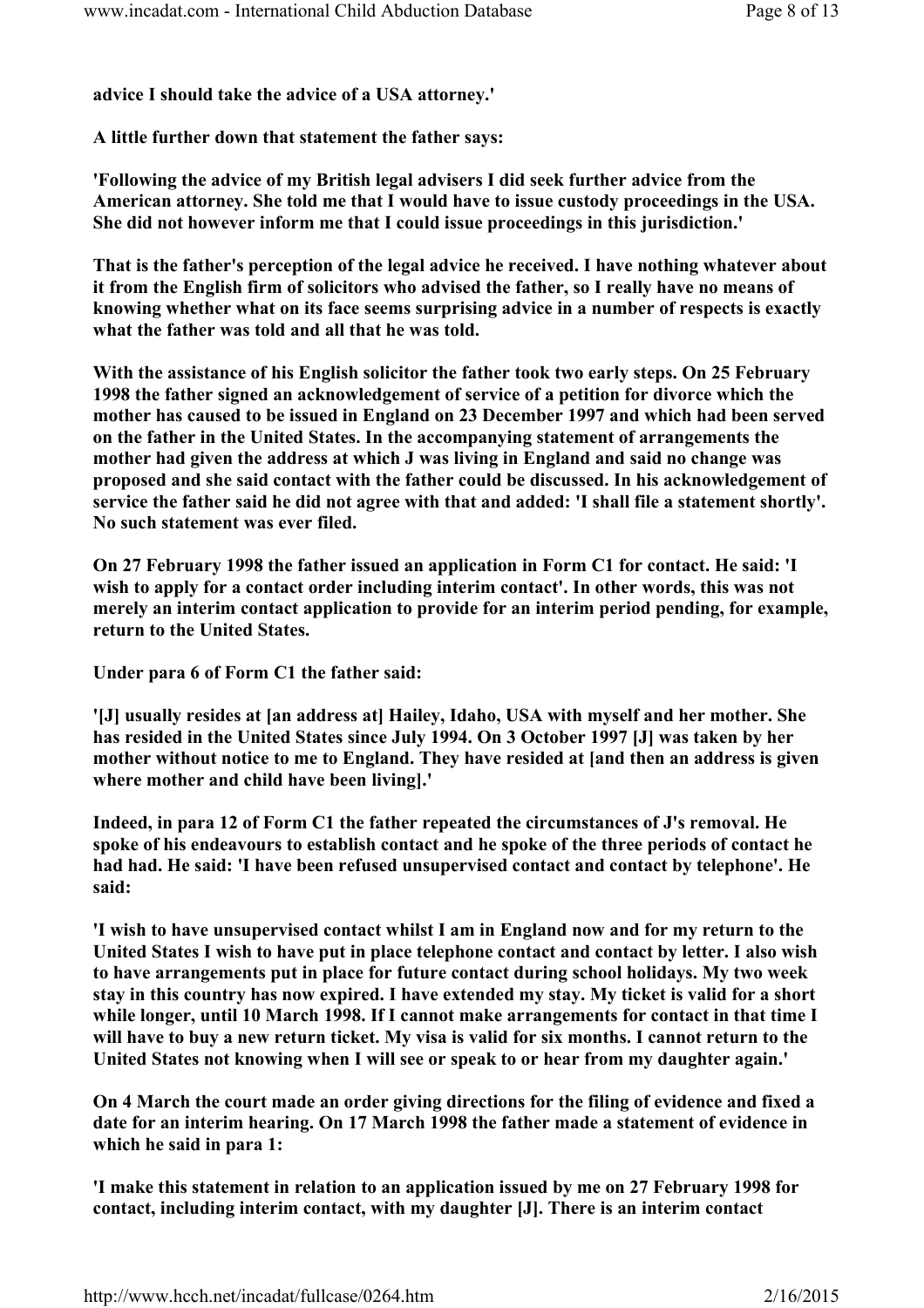application due to take place on 20 March 1998 and I make this statement for use in this interim application.'

The statement that followed was, however, a very full statement in which the father set out at length the history of the marriage and the history of the recent contact that he had. At para 26 of the statement the father said:

'As it is, because I have not had enough quality time with our daughter I have decided to stay in this country. The separations I have endured for now over five months has led me to consider the future carefully. I have made the decision to remain in this country as long as I can and to apply for a work permit to enable me to leave the United States and set up home in this country. I believe that I am well placed to obtain a work permit in this country and that I have a specialised trade which will assist in my application. I currently have a six month visa and intend to stay for those full six months to try and make attempts to set up home and to organise employment for myself. Since this indication has been communicated to the petitioner through her solicitor I have met with a blanket refusal to see our daughter.'

On 20 March the court made a court order for contact on various occasions to the end of June. It ordered the production of a court welfare officer's report and it fixed a further hearing for 22 June. The court welfare officer's report of 2 June 1998 contained these passages:

'I understand [the father] currently has a six month visa which permits him to remain in the UK until August of this year. He tells me that he hopes to obtain an extension to his visa and to ultimately obtain a work permit to allow him to remain here permanently. [The father] is confident he has the necessary skills to obtain a work permit and employment in the United Kingdom. Thereafter he intends to live here permanently, purely, he says, for the sake of his daughter, although he is hopeful that his marriage can be reconciled. He is currently unemployed and living in bed and breakfast accommodation . . . a short distance from [J]'s home.'

Later in the report, the court welfare officer said:

'Should contact go well during the remainder of the interim order then progression to a day's contact at the week-end could be envisaged, as could visiting contact during the school holidays. This would enable [J] to spend more quality time with her father and for him to broaden the range of activities in which they can participate together. However, I consider that staying contact would be inappropriate at this stage, given the nature of [the father's] current accommodation, which, in any event, is a short distance from [J]'s home.'

In his conclusion the court welfare officer said:

'[the father] has demonstrated commitment towards his daughter with his self-financing stay in England and with his intention to settle here permanently. I would propose that contact now progress to a whole day each week-end, say, between 10.00 a m and 5.00 p m and for the current midweek arrangements to remain. Additionally there could be visiting contact during [J]'s forthcoming summer holidays as may be agreed. Given the present uncertainty over [the father]'s status in this country and how this may translate into more permanent living arrangements the court may feel that a review at a directions hearing in three month's time is not only appropriate but necessary to give a clearer picture of [the father]'s future circumstances.'

The next hearing before the court was, in fact, to be on 9 July. On 6 July the father issued a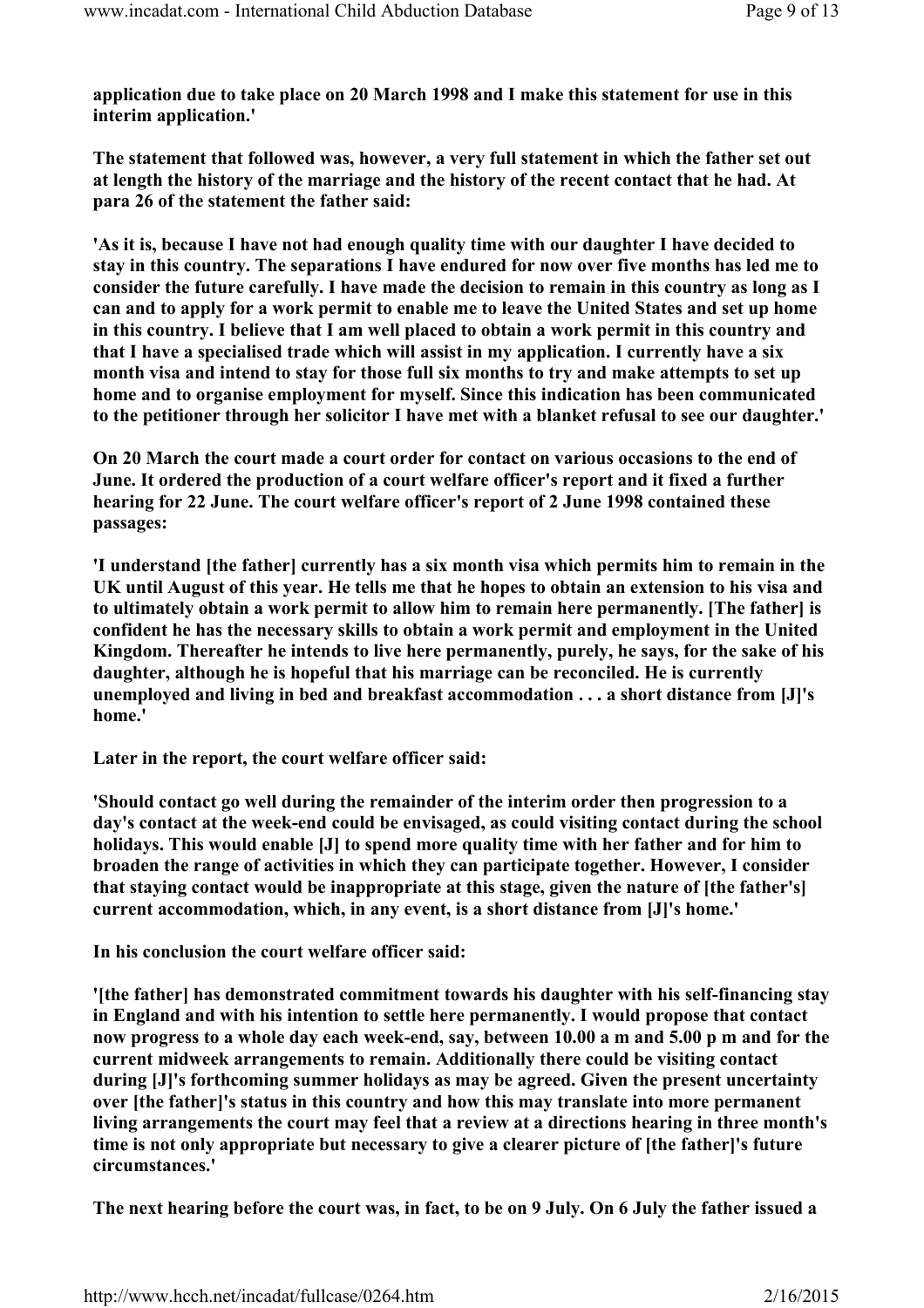notice of application for a penal notice to be attached to any order made by the court on 9 July. There had been some difficulties with contact which had not gone as smoothly as the father had hoped. On 9 July a further order was made for contact to take place after a short introduction, unsupervised twice a week, and a further date to progress the contact case further was fixed for 14 October 1998. The father's application for a penal notice was dismissed.

The facts I find in respect of the acquiescence case up to 9 July 1998 was as follows. (1) The mother left Idaho with J at the beginning of October 1997 without telling the father. (2) The father took advice from an US attorney who advised him as to the child custody law in Idaho, but not about the Hague Convention. It is clear that under Idaho law the father had rights of custody and that interference with those rights was an offence. (3) The father instituted no proceedings of any kind in Idaho. (4) The father corresponded with the mother. He pleaded his case for her to reconsider her decision to leave him and to consider a trial return to Idaho. He made clear that if the trial failed he would not stand in the way of mother and J returning to England. Alternatively, if the mother did not wish to return he would respect her decision. I have fully in mind that in this correspondence the father was seeking reconciliation and I would not regard what he said in it, standing alone and apart from other matters, as probative of acquiescence. (5) The father came to England to see J. He consulted solicitors. I have the father's account of the advice he received as he understood it. I do not, as I have said, have any account from the solicitor. I do find it astonishing that a solicitor practising family law in 1998 could have failed to mention the Hague Convention but I must accept that that happened. Even if the solicitor did not know of the Hague Convention he must surely have known of the inherent power of the court in wardship to make the peremptory order for return. However that may be, the father took no proceedings in the English court other than for contact, including interim contact. In particular, he did not apply for residence or challenge residence with the mother. (6) In his notice of application for contact the father set out all the material facts relating to J's removal from the United States to England. He expressed his case as I find to be for both interim contact and for longer term contact. In both his written evidence in his contact application and in his interview with the court welfare officer the father expressed his longterm plan to settle, establish a home and get work in England, subject only to the necessary immigration permissions. (7) The contact litigation was conducted on the basis of laying the foundations for and building towards a long-term regime. (8) The contact arrangement was not working as well as the father hoped and he met with frustrations and disappointments in respect of it.

Taking all that together, I find myself compelled to a clear picture of the father taking no steps to procure a summary return, whether by demands made to his wife by himself, nor in any solicitor's correspondence, nor in any form of proceedings, nor in what he said to the court with the court welfare officer.

He allowed the state of affairs to run on and decided for himself to settle in England.

Against that, it is argued on the father's behalf that he conducted himself as he did because: (a) he did not know whether he had an argument; and (b) he did not want to rock the boat. I do not find those two points to be mutually supportive. In aid of those submissions the father relies upon a passage in the mother's statement of evidence in the contact proceedings. The passage is this:

'I would say that the respondent is a very manipulative type of person since I have returned to the United Kingdom the respondent has tried to manipulate me into a situation to return to him, such manipulation of which also extends to his daughter.'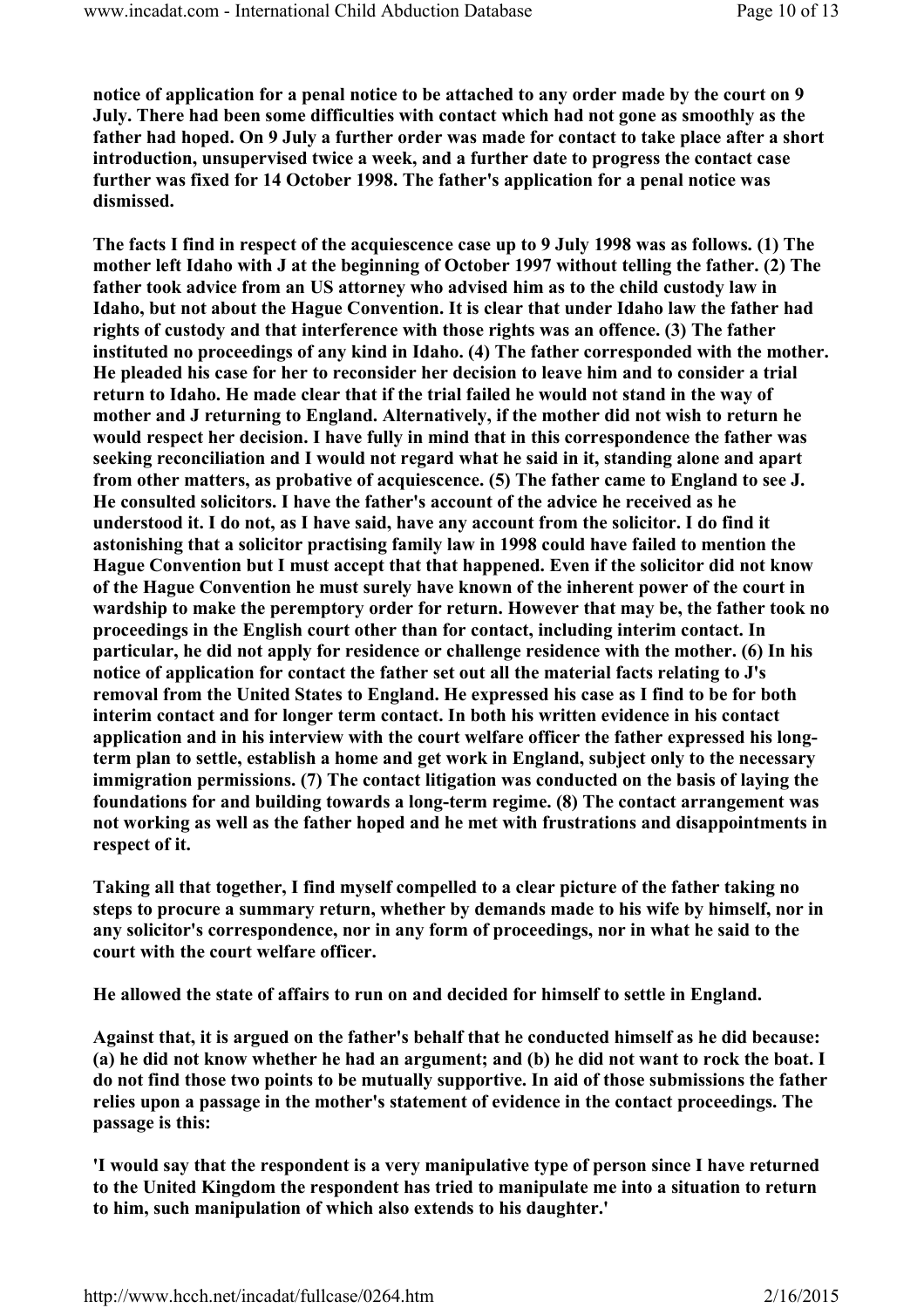I have not had evidence in enlargement of that and I see it in the context of the letter of 11 January 1998, in the context of father being in England since February 1998, and in the context of a wish of the father in the early part of 1998 that his wife and child return to him, as the mother says, rather than particularly a return to the United States. Accordingly, on the evidence up to 9 July 1998 I reach the finding of fact that the father had indeed acquiesced in the mother's keeping J in England having removed her from the United States in October 1997 in a way in which the father must have known was unlawful.

On 18 July 1998 the father visited the United States Embassy in London. I have not been told why he did that. It occurred to me that it may well have been in connection with his plan to stay in England and I raised that point, but I have not been further informed as to his reasons. In any event, it appears that whilst the father was at the embassy he was told of the Hague Convention. Subsequently he made an application to the central authority who instructed solicitors in the matter on 4 August 1998. I find it surprising and regrettable that neither the mother nor her solicitor was told anything of what was going on. There was a contact order in place and due for implementation based upon the father's expressed intention to stay in England permanently. The first the mother knew of the Hague Convention proceedings was when she was served with them by post with a very short covering letter within a few days of their issue on 14 September 1998.

I have been told that having decided to make a Hague Convention application the father took no further steps to pursue his earlier expressed ambition to settle in England. As I have indicated, he stayed in England until December 1998 and then returned to Idaho. The submission made on the father's behalf is that in ignorance of the Hague Convention he had gone along with what he saw as the inevitable and formulated his plans accordingly. As soon as he knew of the Hague Convention he acted promptly.

I think that that is probably oversimplistic. I do not think that the father's change of mind can be disassociated from the frustrations he felt he was encountering in securing full contact with J and which led him to make application, unsuccessfully as it happens, for a penal notice. In short, the plan on which he had settled was not working to his satisfaction and specifically alerted to the Hague Convention alternative he decided to alter course. Whilst I cannot be certain about it I find that to be the probable turn of the father's mind. Accordingly applying my findings of facts in the light of the legal criteria as I have outlined I find as a fact in this not entirely straightforward case that the mother has established acquiescence.

What is the consequence of that? Article 13 provides that if acquiescence is established the court is not bound to order return of the child. The court has a discretion. In exercising that discretion I have very much in my mind that the mother's removal of J in October 1997 was wrongful. Although I have found that the father subsequently acquiesced, the purpose of the Hague Convention remains to deter such action by parents and to ensure that in the ordinary course questions about the arrangements for the child are decided in the court of the child's habitual residence. Those purposes exist precisely because it is in the interests of the welfare of children that they should do so.

J had lived from the age of about 18 months to the age of five years and one-and-a-half months in the USA. Despite that, it is a material fact that there was a change and no doubt a disruption to J's life and associations when she moved in May 1997 from Washington State to Idaho.

If J now returns to the USA with her mother there is no doubt that contact with her father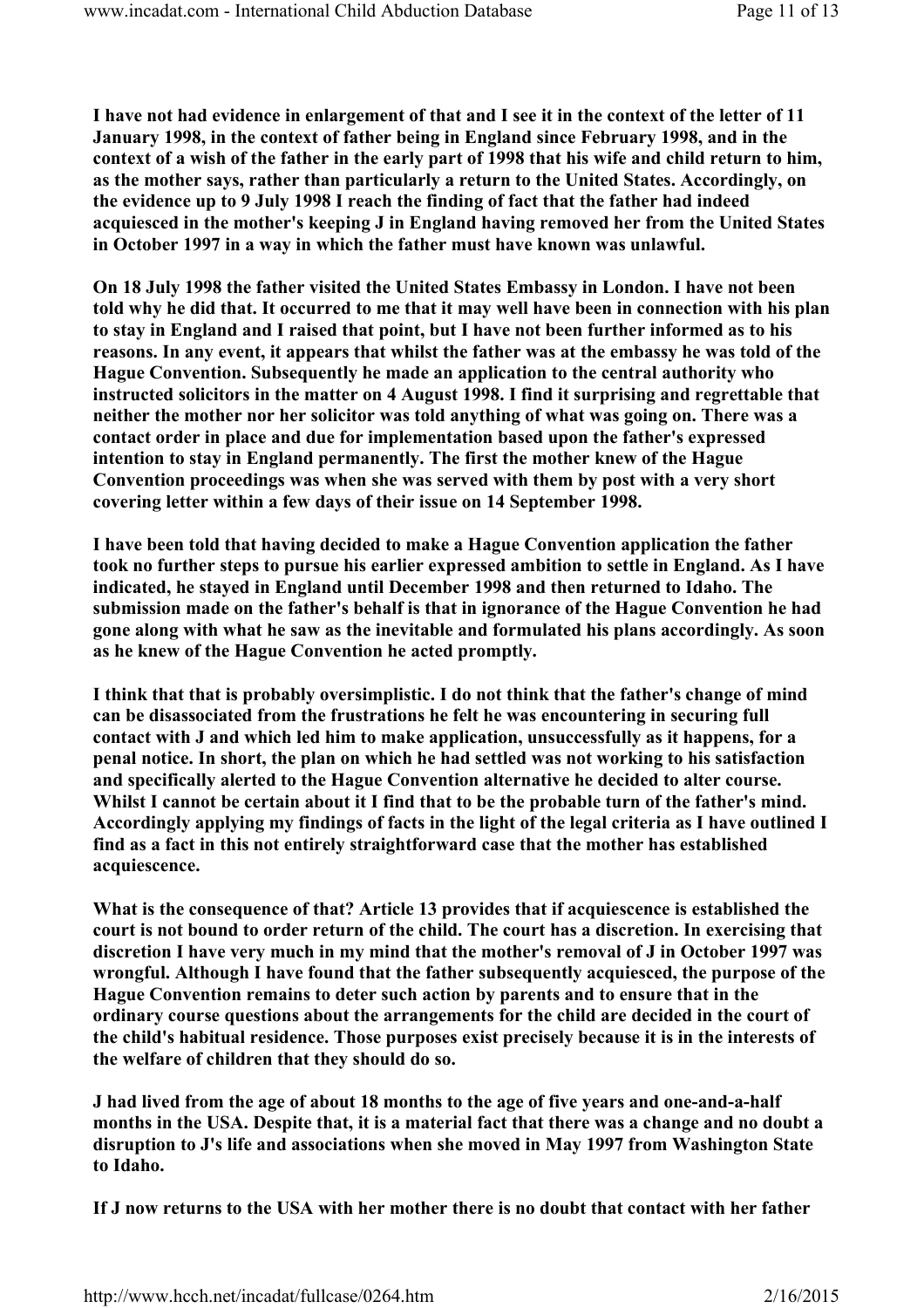would be easier to establish and maintain on a routine basis than if J's parents live on opposite sides of the Atlantic Ocean. Contact could, of course, be maintained, but with less frequency and perhaps with less informality than otherwise. The advantage to J in respect of contact if she were to return could, of course, be replicated if the father resurrected his plan to settle in England.

As I exercise my discretion in the light of the circumstances as they are today I am influenced by the fact J has now been living in England with her mother and with, or close to, her maternal grandparents for the last 19 months. Over these important years of just over five to nearly six and three-quarters, J has undoubtedly become settled in her present circumstances. She has started her formal education at primary school. She has settled to it and is, I understand, doing well. Looking at J's welfare alone and questions of contact apart, important though they are, there is a strong welfare case for not disturbing J's present arrangements and really no welfare case for a return. The purpose of the Hague Convention, the desirability for prompt action and a speedy return of a child to her home and home area for arrangements by her home court has been substantially frustrated by the passage of these many months in J's young life.

I acceded to a request for J to be seen by the duty court welfare officer at this court yesterday for reluctant reasons which I gave at the time. Mr Reilly saw J, who does not want to go back to the USA, but is, not surprisingly, unable to articulate her reasons beyond saying it would make her mummy sad. Whilst mother would undoubtedly be unhappy were she obliged to return to the USA that is to a degree consequent upon her wrongful action back in October 1997. Nevertheless, it is a factor to which I have regard in exercising my discretion, because if the mother is miserable that will have an adverse impact on J's welfare.

I should add that I do not find J of an age and maturity for her views to carry weight beyond the fact that she is rightly concerned that her mother would be unhappy, a fact that is not in dispute in this case.

Weighing all those matters up, the particularly sharp dilemma I find myself with is whether to order a return with the adverse consequences to which I have referred, adverse consequences for J, with a view: (a) to leaving to the Idaho court decisions as to the future of J; the live issue apparently being contact; and (b) to creating the possibility, on one possible outcome, for J to be living comparatively close to her father, so that routine contact may be realistic; or, on the other hand, whether to decline to order a return so as to spare J the major disruption that would be inevitable after the time that has passed, with a view to leaving the English court to decide about J's future. It would still remain open to the father to consider his own long-term plans, as he did in 1998. It is my duty to weigh that balance and the other matters relevant to the exercise of my discretion as best I can and to reach a judicial decision upon it.

In all the circumstances, I have reached a conclusion that the right way to exercise my discretion is by declining to order return of J to the USA. Accordingly, the father's application will be dismissed.

[http://www.incadat.com/] [http://www.hcch.net/] [top of page]

All information is provided under the terms and conditions of use.